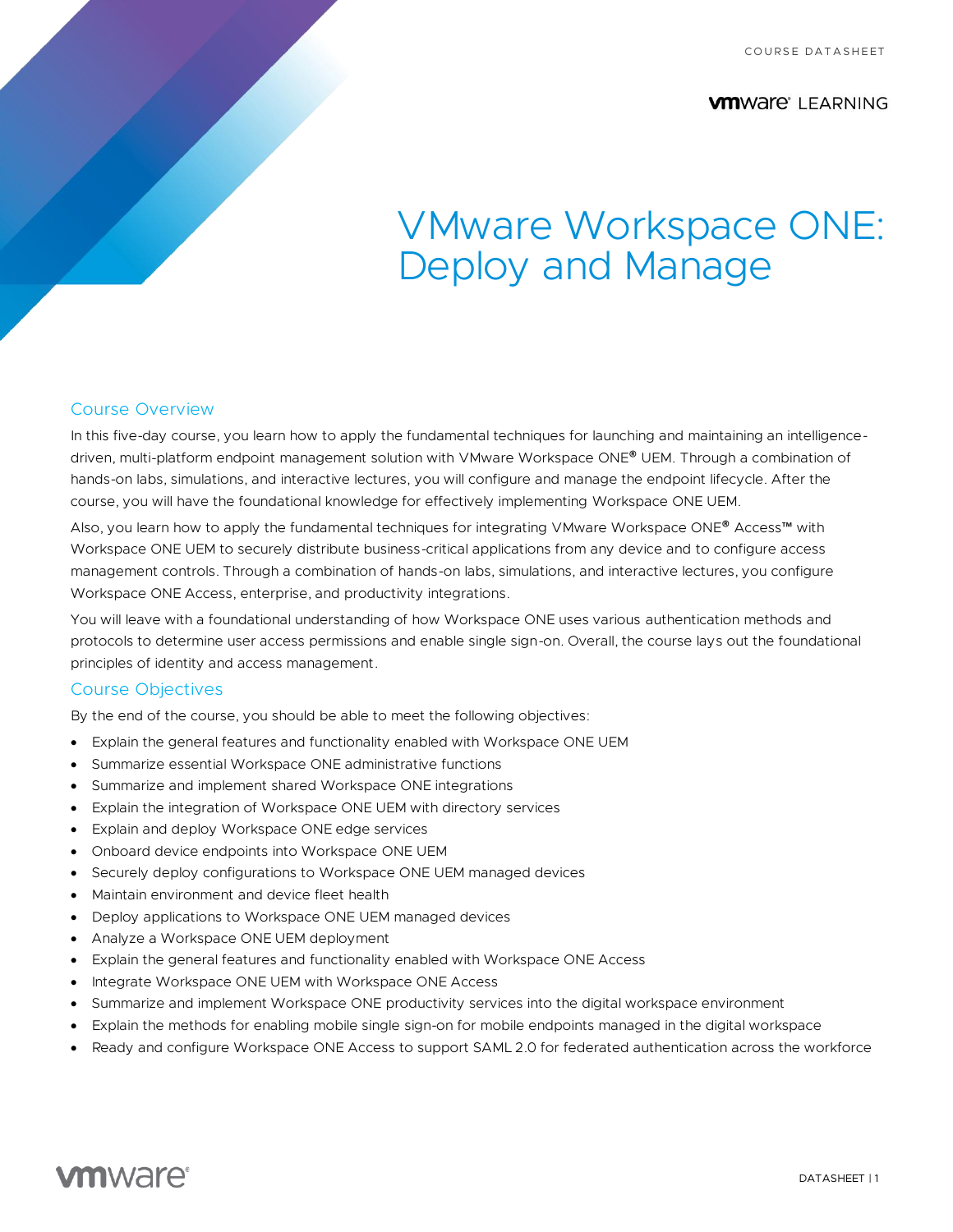# Target Audience

Workspace ONE UEM and Workspace ONE Access operators and administrators, account managers, solutions architects, solutions engineers, sales engineers, and consultants

### **Prerequisites**

This course has no prerequisites.

# Course Delivery Options

- Classroom
- Live Online
- [Private Training](https://mylearn.vmware.com/mgrReg/plan.cfm?plan=38045&ui=www_edu)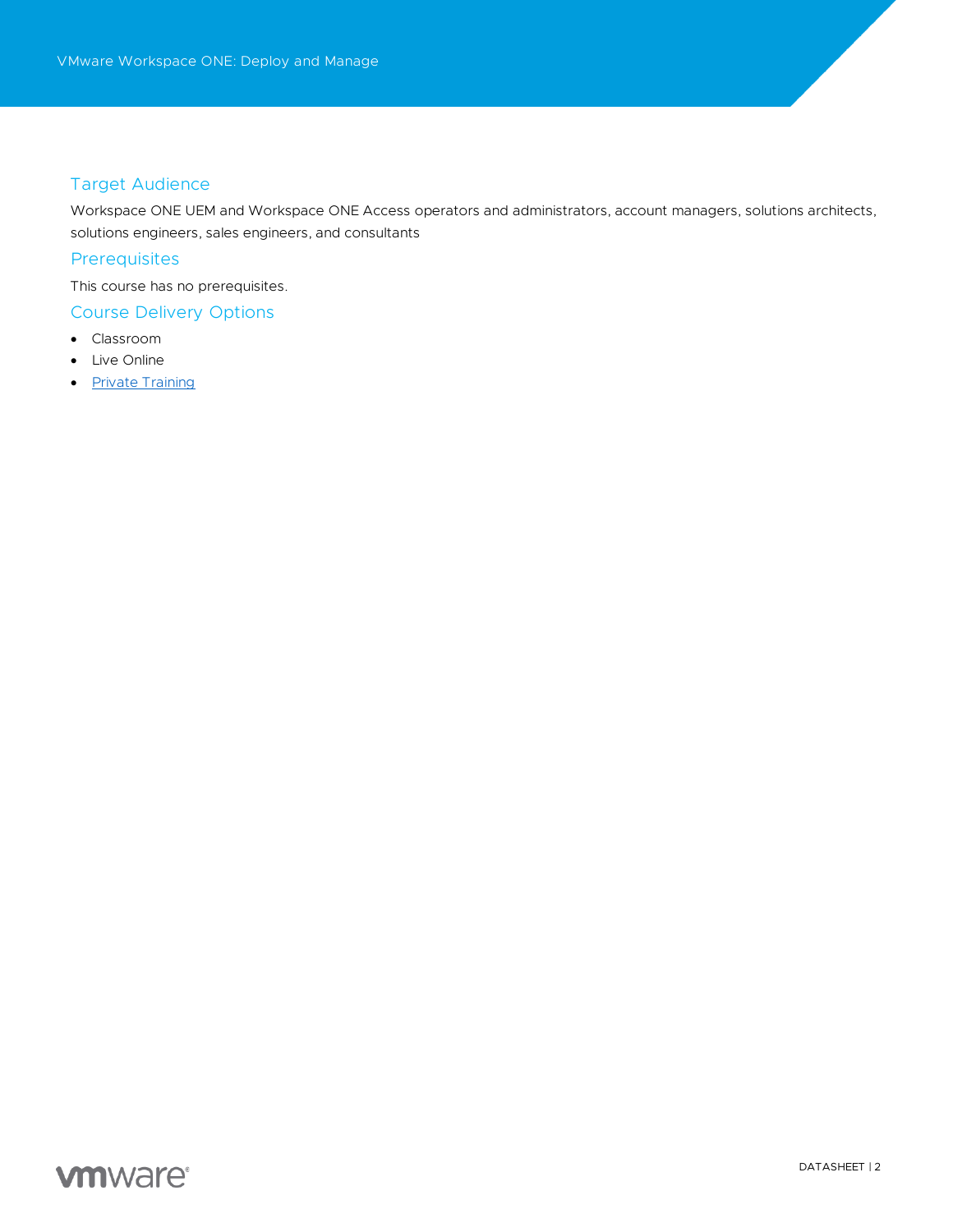# Course Modules

#### 1 Course Introduction

- Introductions and course logistics
- Course objectives

### 2 Platform Architecture

- Summarize the features and functionality of Workspace ONE Unified Endpoint Management (UEM)
- Outline the benefits of leveraging Workspace ONE UEM
- Recognize the core and productivity components that make up the Workspace ONE UEM platform

#### 3 Administration

- Explain the features and functions of Workspace ONE Hub Services
- Summarize hierarchical management structure
- Navigate and customize the Workspace ONE UEM console
- Outline account options and permissions

#### 4 Enterprise Integrations

- Outline the process and needs to integrate with directory services
- Explain certificate authentication and practical implementation with Workspace ONE
- Explain the benefits of integrating an email SMTP service into the Workspace ONE UEM console

#### 5 Onboarding

- Outline the prerequisite configurations in the Workspace ONE UEM environment for onboarding devices for management
- Outline the steps for setting up autodiscovery in the Workspace ONE UEM console
- Enroll an endpoint via the Workspace ONE® Intelligent Hub app
- Summarize platform onboarding options

#### 6 Managing Endpoints

• Explain the differences between device and user profiles

• Describe policy management options for Windows 10 and macOS

#### 7 Alternative Management Methods

- Describe the function and benefits of using
- Configure product provisioning in the Workspace ONE UEM console
- Understand the benefits of deploying a Workspace ONE Launcher configuration to Android devices

### 8 Applications

- Describe the features, benefits, and capabilities of application management in Workspace ONE UEM
- Understand and configure deployment settings for public, internal, and paid applications in the Workspace ONE UEM console
- Describe the benefits of using Apple Business Manager content integration
- Describe the benefits of using server-to-client software distribution
- List the functions and benefits of the Workspace ONE Software Development Kit (SDK)

# 9 Device Email

- Outline email clients supported by Workspace ONE UEM
- Configure an Exchange Active Sync (EAS) profile in the Workspace ONE UEM console
- Configure Workspace ONE Boxer**®** settings
- Summarize the available email infrastructure integration models and describe their workflows

#### 10 Content Sharing

- Describe the benefits of using Content Gateway and the Content Gateway workflows
- Describe the benefits of integrating content repositories with Workspace ONE UEM
- Configure a repository in the Workspace ONE UEM console

#### 11 Maintenance

• Identify console tools that support maintenance

# **m**ware<sup>.</sup>

**VMware, Inc.** 3401 Hillview Avenue Palo Alto CA 94304 USA Tel 877-486-9273 Fax 650-427-5001 <u>[www.vmware.com](http://www.vmware.com/)</u><br>© 2021 VMware, Inc. All rights reserved. The product or workshop materials is protected by U.S. and internationa

at <http://www.vmware.com/download/patents.html>. VMware is a registered trademark or trademark of VMware, Inc. in the United States and/or other jurisdictions. All other marks and names mentioned herein may be trademarks of their respective companies.

VMware warrants that it will perform these workshop services in a reasonable manner using generally accepted industry standards and practices. THE RETARESS WARRANTIES, EXPRESS, WARRANTIES (NARRANTIES IN LIEU OF ALL OTHE NE any other license granted under the terms of this workshop. If you are located in the United States, the VMware contracting entity for the service will be VMware, Inc., and if outside of the United States, the VMware contr